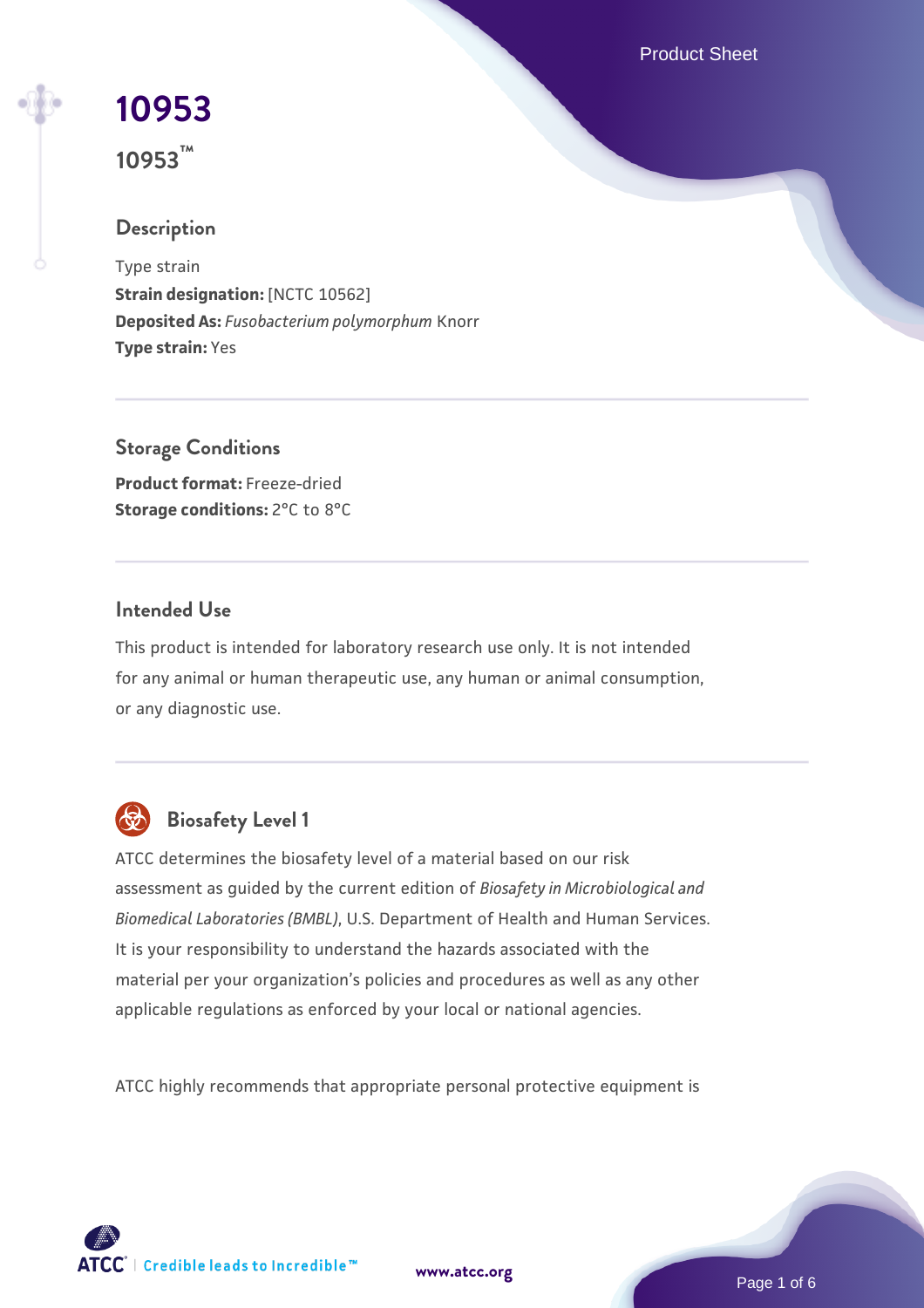always used when handling vials. For cultures that require storage in liquid nitrogen, it is important to note that some vials may leak when submersed in liquid nitrogen and will slowly fill with liquid nitrogen. Upon thawing, the conversion of the liquid nitrogen back to its gas phase may result in the vial exploding or blowing off its cap with dangerous force creating flying debris. Unless necessary, ATCC recommends that these cultures be stored in the vapor phase of liquid nitrogen rather than submersed in liquid nitrogen.

## **Certificate of Analysis**

For batch-specific test results, refer to the applicable certificate of analysis that can be found at www.atcc.org.

### **Growth Conditions**

**Medium:**  [ATCC Medium 1490: Modified chopped meat medium](https://www.atcc.org/-/media/product-assets/documents/microbial-media-formulations/1/4/9/0/atcc-medium-1490.pdf?rev=02c6e1848df74494b915ed6838f7995e) [ATCC Medium 260: Trypticase soy agar/broth with defibrinated sheep blood](https://www.atcc.org/-/media/product-assets/documents/microbial-media-formulations/2/6/0/atcc-medium-0260.pdf?rev=5d6614780b1c4acf817a324e2507f087) **Temperature:** 37°C **Atmosphere:** Anaerobic

## **Handling Procedures**

- 1. Open vial according to enclosed instructions or visit [www.atcc.org](http://www.atcc.org) for instructions.
- 2. Under anaerobic conditions aseptically rehydrate the entire pellet with approximately 0.5 mL of #1490 broth. Aseptically transfer the entire contents to a 5-6 mL tube of #1490 broth. Additional test tubes can be inoculated by transferring 0.5 mL of the primary broth tube to these

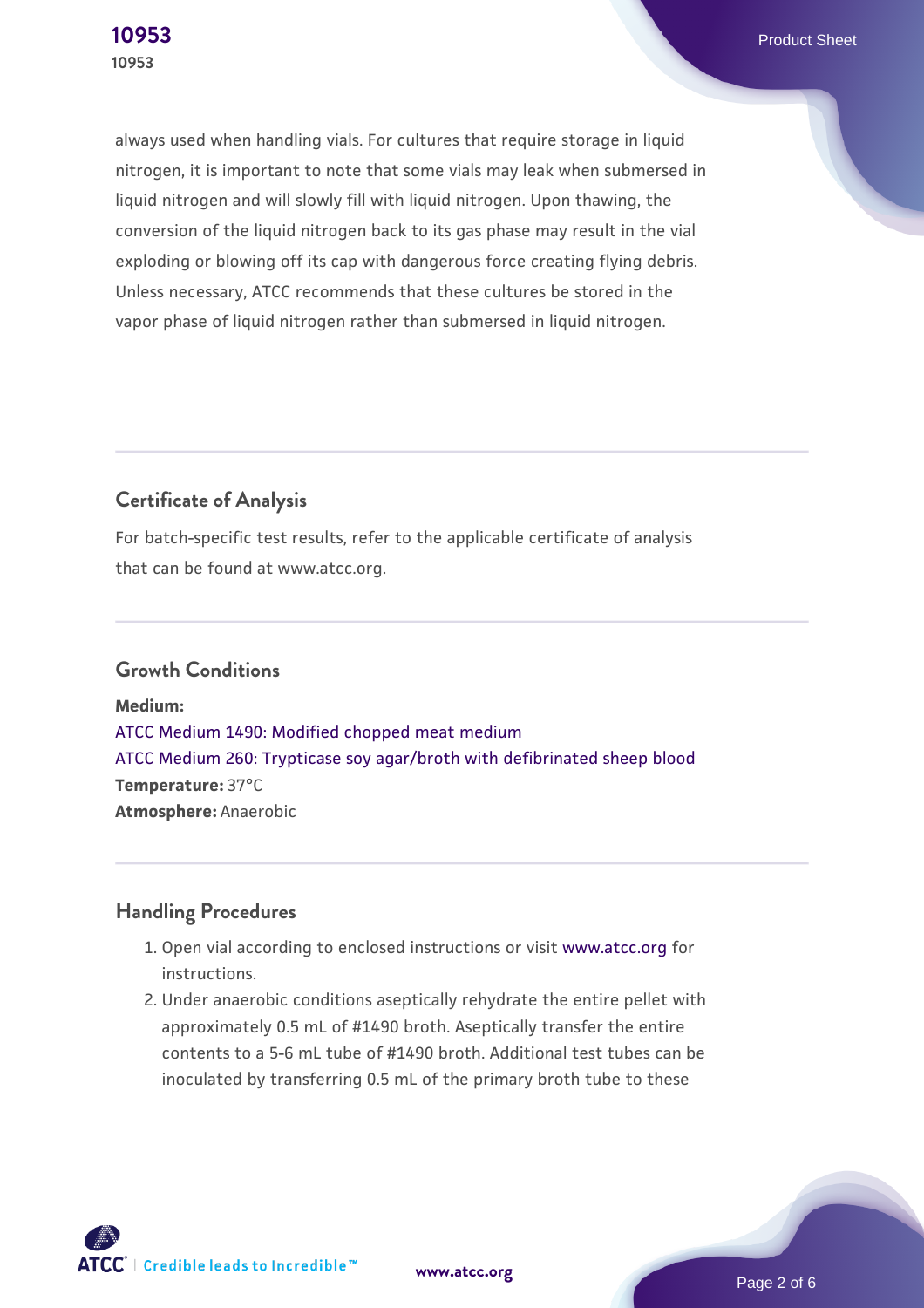

secondary broth tubes. Best practice dictates the use of pre-reduced media.

- 3. Use several drops of the primary broth tube to inoculate a #260 plate and/or #260 agar slant.
- 4. Incubate in an anaerobic atmosphere at 37°C for 24 to 48 hours. Incubate one agar plate aerobically at 37°C to check for contamination.

#### ANAEROBIC CONDITIONS:

Anaerobic conditions for transfer may be obtained by the use of an anaerobic gas chamber or placement of test tubes under a gassing cannula system connected to anaerobic gas.

Anaerobic conditions for incubation may be obtained by any of the following:

- Loose screw caps on test tubes in an anaerobic chamber
- Loose screw caps on test tubes in an activated anaerobic gas pack jar
- Use of sterile butyl rubber stoppers on test tubes so that an anaerobic gas headspace is retained

#### **Notes**

Use of Anaerobe Systems Brucella Blood agar is recommended. Always use freshly prepared prereduced media or prereduced media that has been previously prepared but stored under anaerobic conditions. Resazurin in the media is a color indicator for anaerobic conditions. Observance of pink color in medium before use or during incubation shows anaerobic conditions

have not

been met and oxidation has occurred. Medium should be discarded. Additional information on this culture is available on the ATCC® web site at www.atcc.org.

## **Material Citation**

If use of this material results in a scientific publication, please cite the material in the following manner: 10953 (ATCC 10953)

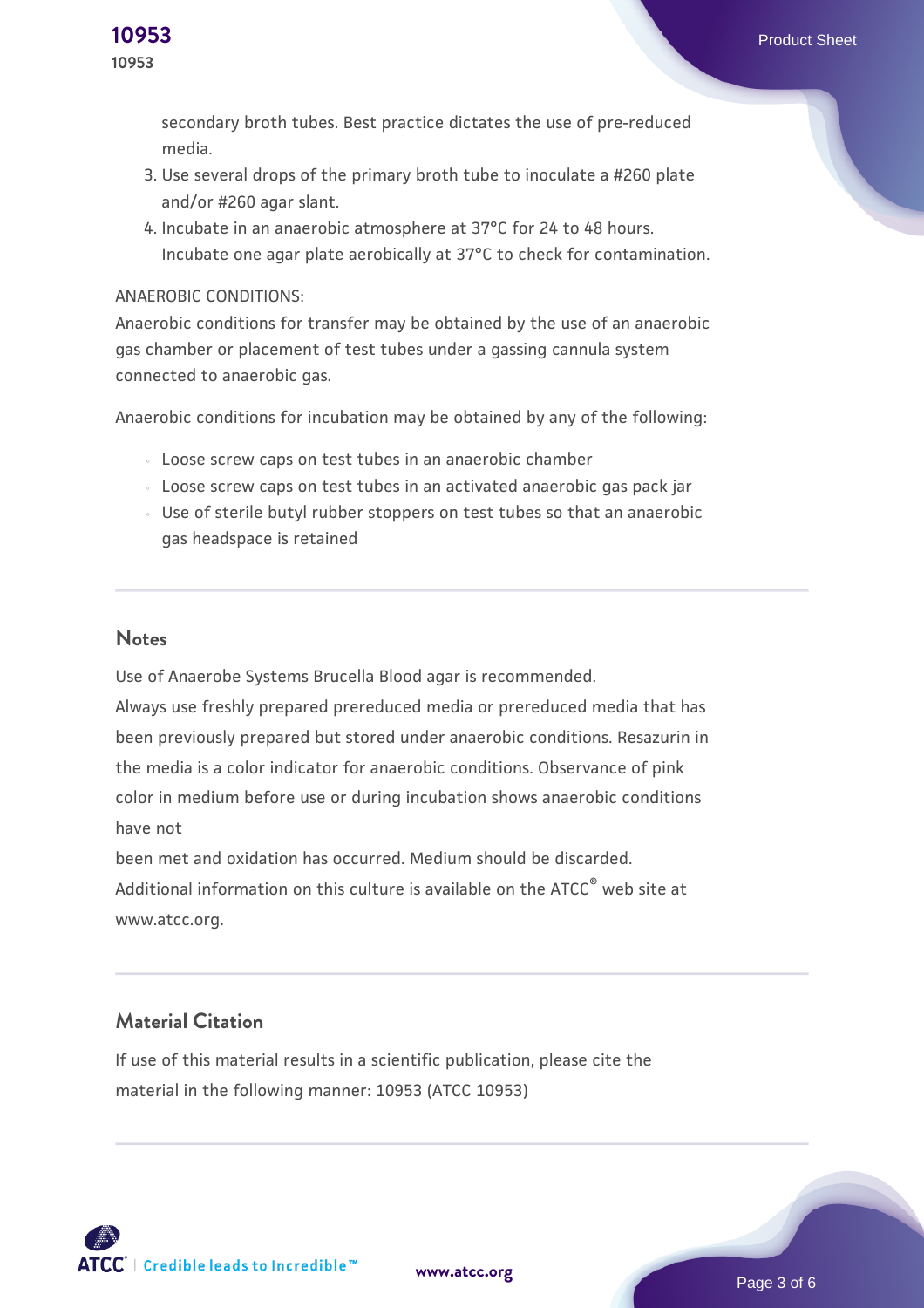#### **References**

References and other information relating to this material are available at www.atcc.org.

#### **Warranty**

The product is provided 'AS IS' and the viability of ATCC® products is warranted for 30 days from the date of shipment, provided that the customer has stored and handled the product according to the information included on the product information sheet, website, and Certificate of Analysis. For living cultures, ATCC lists the media formulation and reagents that have been found to be effective for the product. While other unspecified media and reagents may also produce satisfactory results, a change in the ATCC and/or depositor-recommended protocols may affect the recovery, growth, and/or function of the product. If an alternative medium formulation or reagent is used, the ATCC warranty for viability is no longer valid. Except as expressly set forth herein, no other warranties of any kind are provided, express or implied, including, but not limited to, any implied warranties of merchantability, fitness for a particular purpose, manufacture according to cGMP standards, typicality, safety, accuracy, and/or noninfringement.

#### **Disclaimers**

This product is intended for laboratory research use only. It is not intended for any animal or human therapeutic use, any human or animal consumption, or any diagnostic use. Any proposed commercial use is prohibited without a license from ATCC.

While ATCC uses reasonable efforts to include accurate and up-to-date information on this product sheet, ATCC makes no warranties or representations as to its accuracy. Citations from scientific literature and



**[www.atcc.org](http://www.atcc.org)**

Page 4 of 6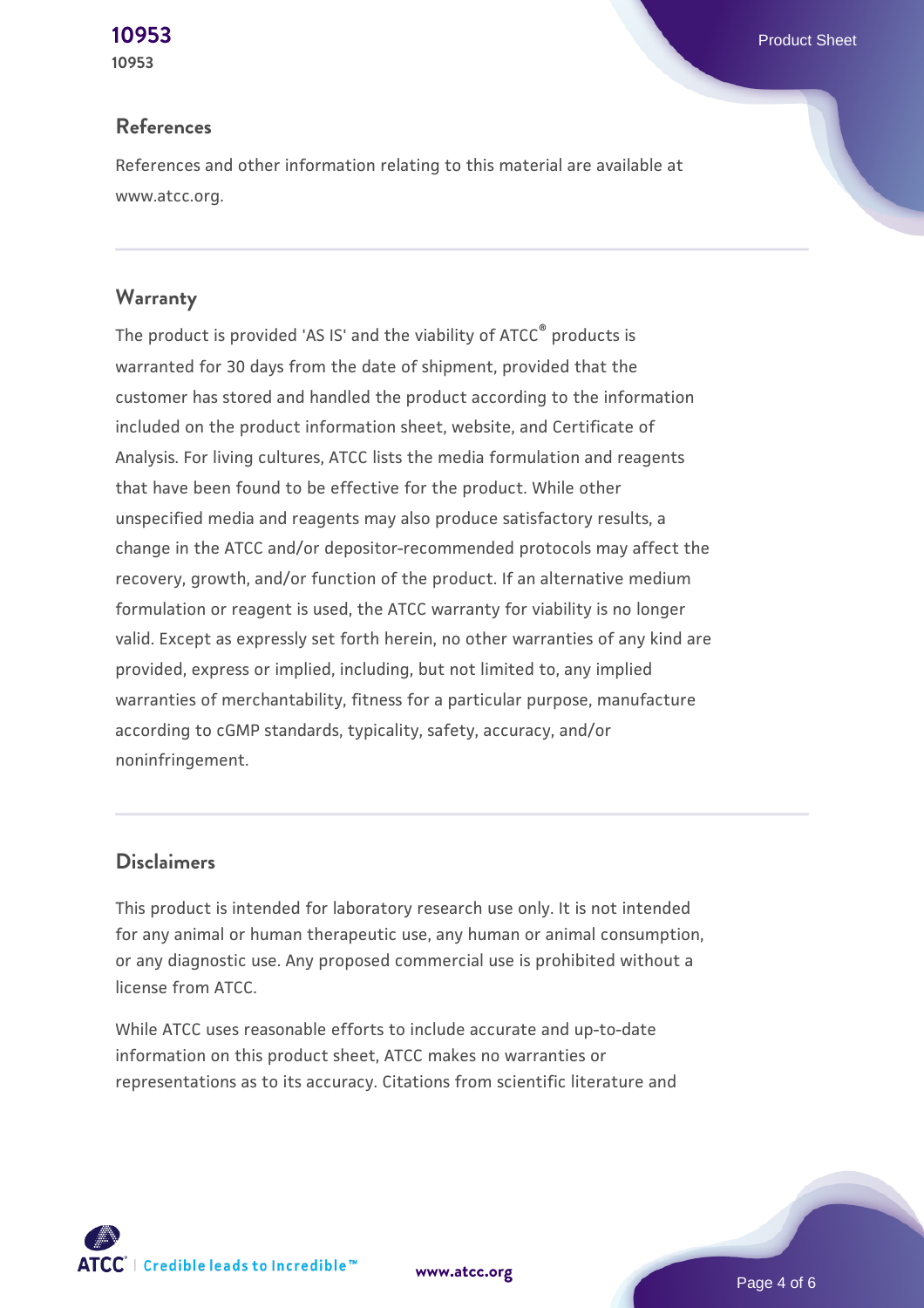patents are provided for informational purposes only. ATCC does not warrant that such information has been confirmed to be accurate or complete and the customer bears the sole responsibility of confirming the accuracy and completeness of any such information.

This product is sent on the condition that the customer is responsible for and assumes all risk and responsibility in connection with the receipt, handling, storage, disposal, and use of the ATCC product including without limitation taking all appropriate safety and handling precautions to minimize health or environmental risk. As a condition of receiving the material, the customer agrees that any activity undertaken with the ATCC product and any progeny or modifications will be conducted in compliance with all applicable laws, regulations, and guidelines. This product is provided 'AS IS' with no representations or warranties whatsoever except as expressly set forth herein and in no event shall ATCC, its parents, subsidiaries, directors, officers, agents, employees, assigns, successors, and affiliates be liable for indirect, special, incidental, or consequential damages of any kind in connection with or arising out of the customer's use of the product. While reasonable effort is made to ensure authenticity and reliability of materials on deposit, ATCC is not liable for damages arising from the misidentification or misrepresentation of such materials.

Please see the material transfer agreement (MTA) for further details regarding the use of this product. The MTA is available at www.atcc.org.

#### **Copyright and Trademark Information**

© ATCC 2021. All rights reserved. ATCC is a registered trademark of the American Type Culture Collection.

#### **Revision**

This information on this document was last updated on 2022-03-23